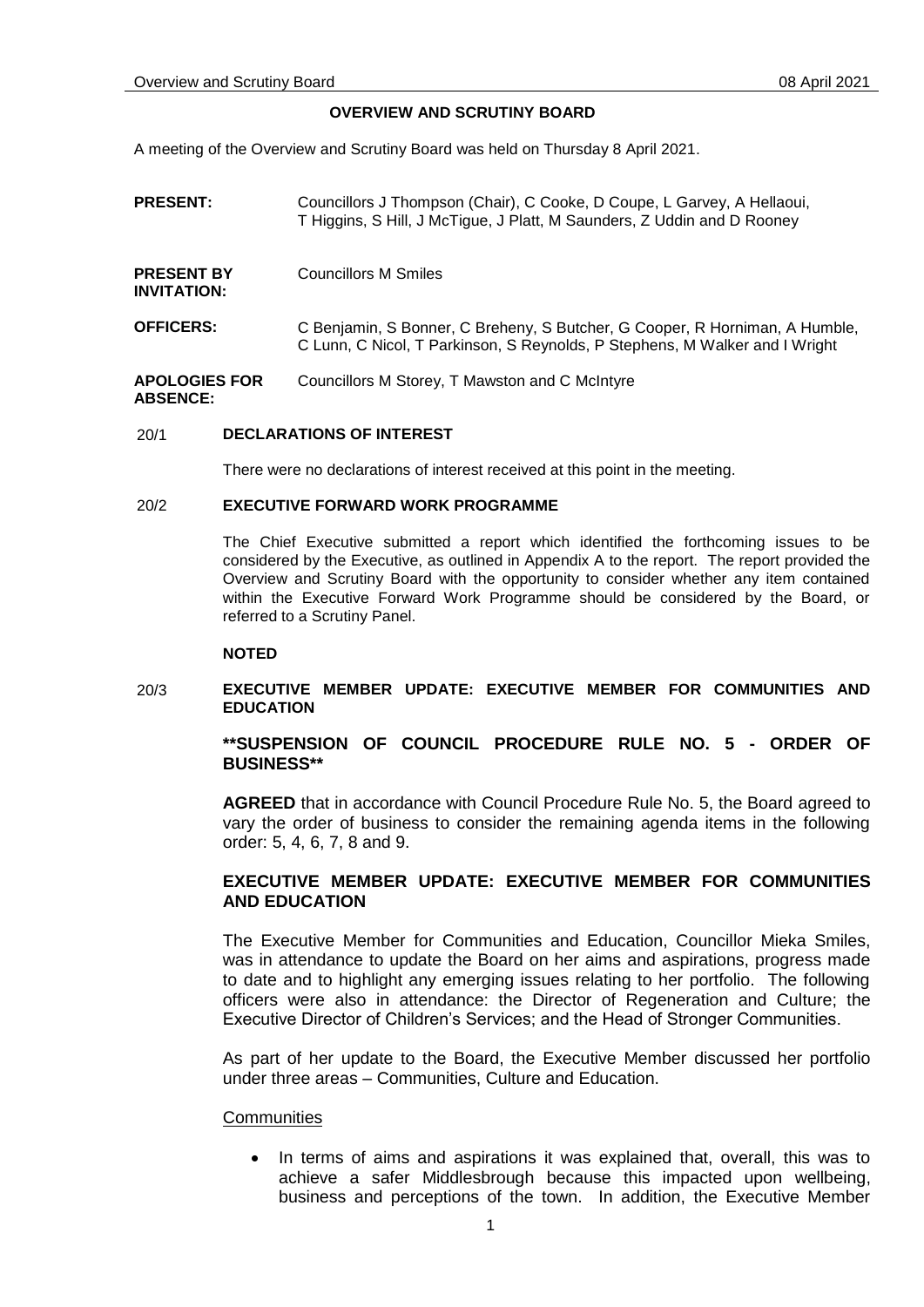wished to see further joint working to avoid duplication and to spread resources further, and also to support communities to help themselves.

- The Executive Member currently chaired the Community Safety Partnership. A Community Safety Strategy was currently being finalised, which had required extensive partnership working.
- The Neighbourhood Safety departments had recently been revamped, with a new structure consisting approximately 60 Street Wardens now in place. The Street Wardens had received new powers, including the ability to compel individuals to provide personal details. A new Operational Manager had also been assigned to post.
- Active Intelligence Mapping (AIM) a Data Analyst had been employed to pull together crime and Anti-Social Behaviour statistics; fortnightly meetings were held to discuss major issues and the deployment of resources. This was progressing well.
- Locality working this had been slightly delayed due to COVID-19, but a large amount of collaborative work had been carried out virtually.
- Regarding the Community Grants Scheme, there was £160,000 of grant funding available for community groups to apply for (for grants of up to £1500). The Executive Member sat on the grants panel that awarded the funding and felt that a lot of positive work was taking place in local communities.
- A Community Strategy was currently in development.
- In terms of emerging issues, reference was made to the reopening of the Community Hubs and Libraries from 12 April 2021.
- Reference was made to smaller community and charitable organisations; it was felt that close monitoring of their progress during COVID-19 was required.

# **Culture**

- In terms of aims and aspirations, reference was made to the success of the Big Weekend event. Next steps to build on that success by bringing further high profile events to Middlesbrough were impacted by COVID-19, but work was now taking place to create a calendar of events.
- In terms of income generation, the Executive Member wished to enhance the Council's commercial outlook; reference was made to the Town Hall and increasing profits for reinvestment in cultural activities.
- Work was taking place to improve key assets, such as Newham Grange Farm and Teesauraus Park.
- Of importance to the Executive Member was heritage preservation, with mention being made of the Old Town Hall, Captain Cook Pub and the Transporter Bridge. Support to culture was also a key priority.
- Regarding progress made to date, reference was made to the Middlesbrough Cultural Partnership, which was a collective chaired by the Head of Culture. Over the past year, all of the organisations had been awarded a collective £1m, which was an excellent achievement. A new website had been established and a dedicated Press Officer assigned to post.
- Reference was made to Newham Grange Farm, the work being undertaken and to the creation of a new, refurbished linear building which would host educational activities.
- Regarding Christmas lights, although people could not be invited into the Town last year due to COVID-19, these had been a success, with many positive comments being made on social media. This success would be built-on later this year.
- Regarding the Towns Fund and Future High Streets Fund, the Council had secured £36m, another excellent achievement. The Executive Member explained that she had been an advocate for use of a portion of the funding for heritage preservation and events.
- Over the last year, applications for recovery funding from the Arts Council had been made wherever possible; circa. £500,000 had been received for culture.
- In terms of emerging issues, this was about reopening and looking at the events calendar. The task of the Events Team was to achieve a balance between promoting events with the restrictions/expectations of COVID-19; progress was likely to be slow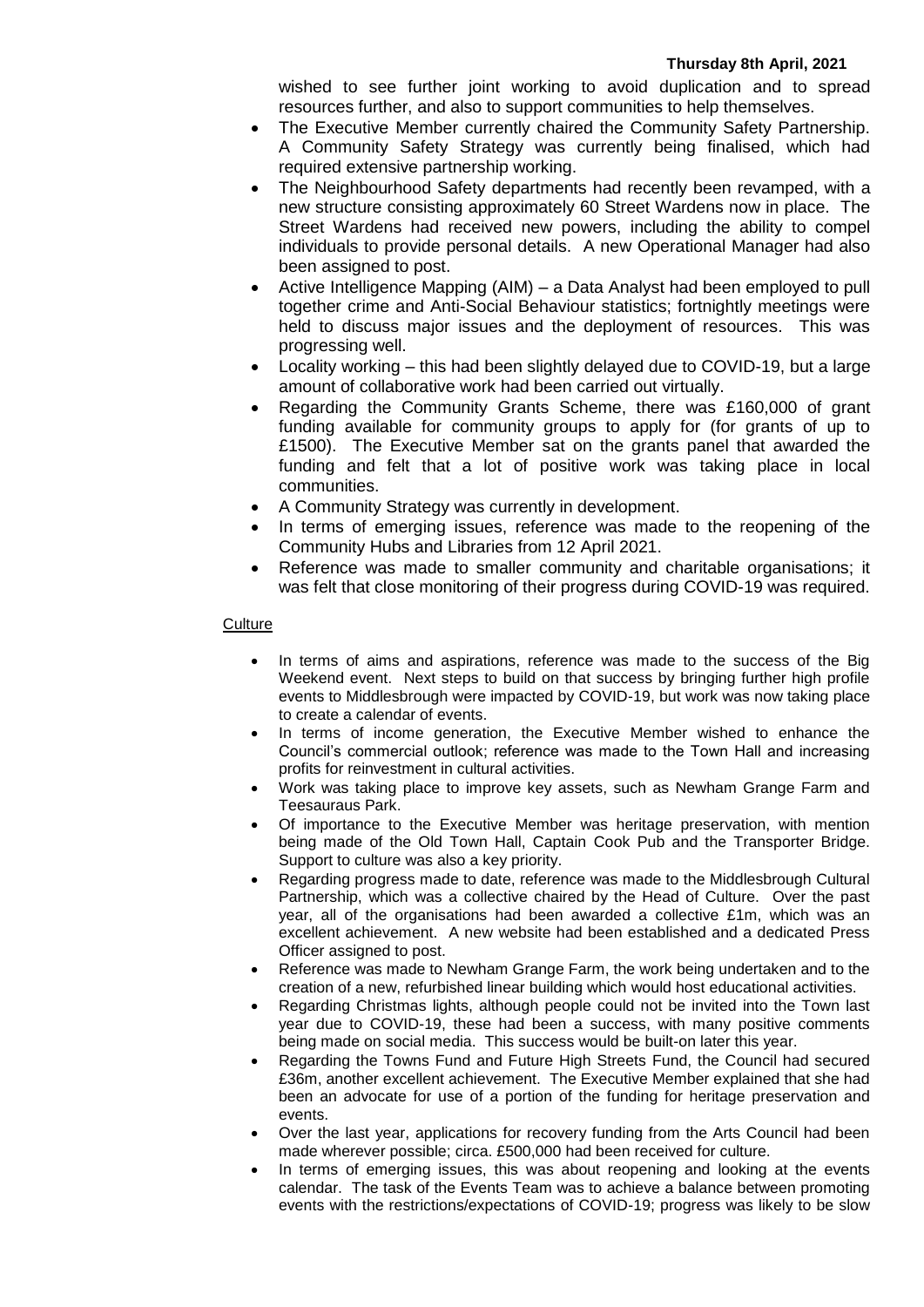but steady to ensure safety. Museums would be reopening in mid-July.

# Education

- The Executive Member was awarded this remit in summer 2020. It was acknowledged that there had been some initial concern as to the vastness of the portfolio, but felt that a good understanding had been achieved since that time.
- Regarding aims, reference was made to Middlesbrough's maintained Primary Schools and to the Academies in the area. The Executive Member's aim was to ensure that staff felt supported by the Local Authority; this work commenced through visits to schools and discussions with Head Teachers. Consideration was given to statutory responsibilities, including the provision of school places.
- Mention was made of the Council's '50 Futures' initiative; the Executive Member wished to expand this.
- Reference was made to Children's Services and the challenges that had been faced; the Executive Member played an integral role within the improvement plan.
- In terms of progress made to date, it was explained that constant dialogue had been established with Head Teachers and school staff, with support being provided as required – the example of hand sanitiser provision during the pandemic was provided.
- Another significant achievement revolved around digital inclusion and £350,000 being invested to provide additional laptops to children across Middlesbrough. Work was currently being undertaken on the development of a wider strategy for digital inclusion.
- In terms of '50 Futures', the Executive Member had been approached by Teesside University who wished to see something similar to the initiative, but working across the town. Work was currently being undertaken to develop a 'one-stop shop' for anyone in Middlesbrough seeking work opportunities or career development.
- Regarding care leavers, the importance of ensuring the education of children in care was highlighted as a priority. As part of this, opportunities for work placements within the Council for care leavers were constantly being sought, and it was noted that several successful appointments had been made.
- In relation to new ideas, the Executive Member was currently working on a project entitled 'School Streets', which focused on limiting traffic outside of schools between certain hours. This would mean that children would be more likely to travel actively to school in a variety of ways.
- In terms of emerging issues, the biggest would revolve around children 'catching-up'. It was explained that the Government would be investing heavily in this and the funding would go directly to schools - further details regarding this were currently awaited. It was highlighted that the Council had been awarded  $£1m$  from the holiday activity fund, which would assist with this work. Regarding mental health in children, the difficulties experienced over the last year in respect of this were noted. School attendance, particularly for vulnerable learners, was also highlighted as an emerging issue. Members heard that attendance was currently 93% in Middlesbrough versus 94.5% nationally.

Following the update, Members were afforded the opportunity to ask questions.

A Member made reference to AIM and queried why this work had previously been discontinued. In response, it was explained that this had been undertaken by the previous administration. Work had been undertaken to reintroduce this and was proceeding well. Reference was made to ASB issues being experienced and the importance of these being reported by residents to Councillors and to Cleveland Police. A Member supported these views and commented on the importance of giving feedback to those reporting issues.

A Member made reference to heritage preservation, to the Old Town Hall and St. Hilda's. A congratulatory message was conveyed in light of the funding that had been received; the Member commented that they would like to see a plan as to how this would be brought back. In response, the Executive Member explained that the Old Town Hall building needed to be made safe. There had been some commercial interest in the building previously, but funds necessary to make the building safe had reduced interest. Ideas to develop the building would be progressed once it had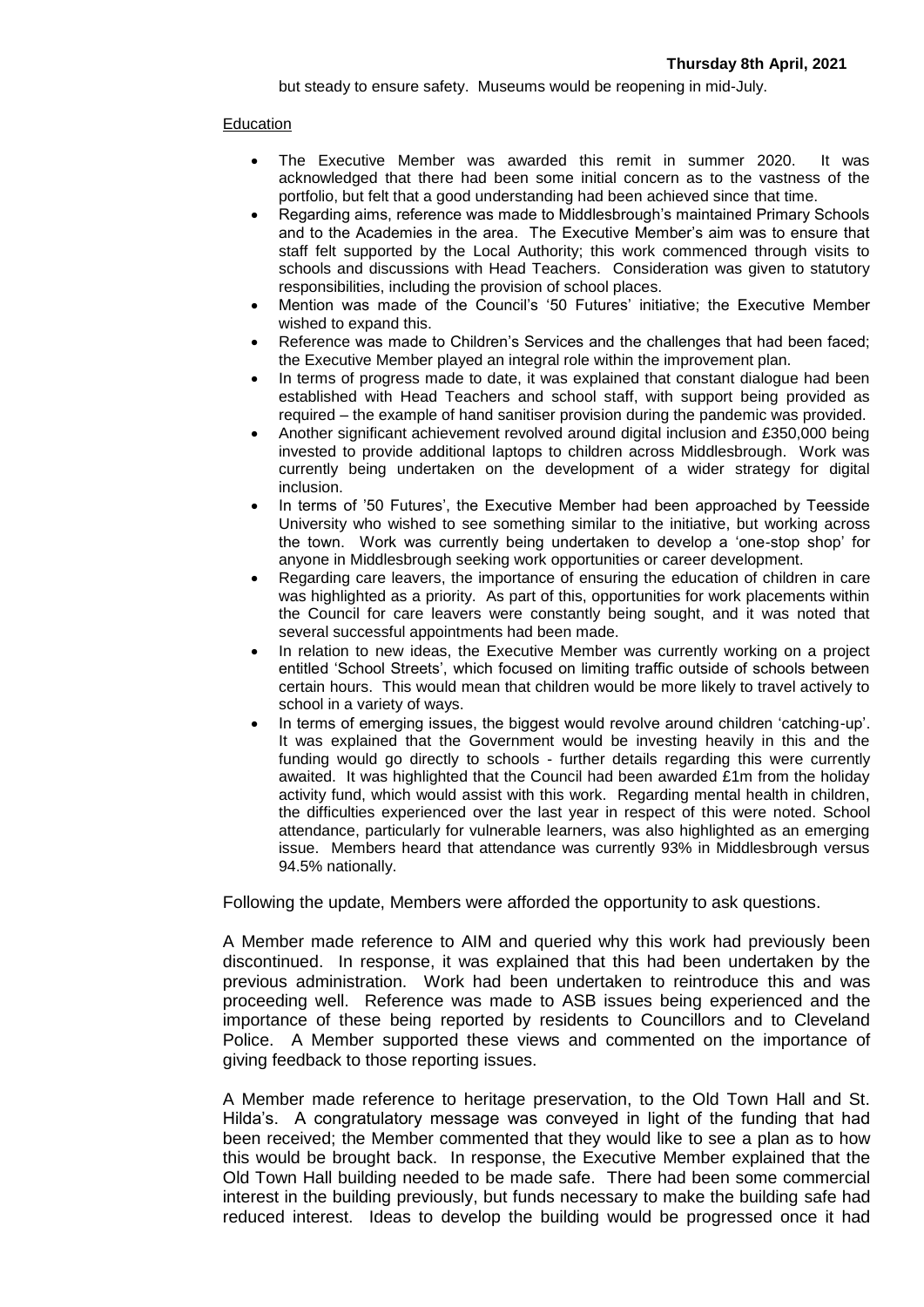been made safe.

A Member made reference to Albert Park and the condition of the fountain within it, which was felt required investment. In response, the Executive Member acknowledged this point.

A Member made reference to developments made in respect of the Southlands Centre and expressed disappointment over a lack of communication/engagement with Ward Councillors. It was requested that Ward Councillors be kept updated in respect of progress made in order to help them support their residents. In response, the Executive Member acknowledged this point and explained that Ward Councillors would be fully involved in the future.

A Member made reference to community grant funding and back alley gates, and explained that some gates had been removed. It was queried whether residents could apply for grant funding in order to have gates re-installed. In response, the Executive Member explained that this could be achieved; contact could be made with either the Executive Member or the Neighbourhood Manager to discuss this.

In response to an enquiry regarding the operation of the Street Warden service and AIM, the Executive Member explained that meetings were operational in nature and not attended by Councillors. Updates in respect of AIM could be provided by the Executive Member at the request of individual Councillors, but meetings were operational. There was also potential for monthly round-ups to be provided to Ward Members, if deemed appropriate.

A Member commented that the additional IT equipment provided to schools during the pandemic was extremely welcomed and a great effort by the Council. In response, the Executive Member commented that the Department for Education delivered 10,000 laptops in Middlesbrough; the remit was to help those children 'slipping through the net', e.g. children not seen as disadvantaged, but whose parents would struggle to fund such devices, particularly if there was more than one child in the household.

In response to a request for further information regarding the Street Warden service, the Head of Stronger Communities agreed to provide a budget breakdown for staffing and equipment for the service. In addition, statistical information in respect of Fixed Penalty Notices and court action would also be provided. In terms of Public Space Protection Orders, it was explained that the majority of actions were instructions, i.e. warnings, concerning a change of behaviour, as opposed to being concerned with income generation.

A Member made reference to locality working and commented on the excellent work being undertaken in terms of providing wraparound support to children in care. The Executive Member welcomed these comments and felt that, once restrictions had been lifted and individuals could physically attend buildings, the service would develop further.

A Member made reference to AIM and issues such as fly tipping, and queried what work could be undertaken to increase reporting; in instances where individuals would not be willing to report matters, the alternative to that was queried. In response, the Executive Member acknowledged this point. It was explained that, as representatives, those in attendance at AIM meetings would be expected to raise any issues; it was understood that not all residents would feel comfortable raising issues.

A Member made reference to school uniforms and work being undertaken in this regard, and queried whether any further information was available. In response, the Executive Member advised that research and discussion had been undertaken with schools and it was hoped that a report would be available in the near future.

A Member made reference to AIM and queried the inclusion of matters such as fly tipping - the Executive Member confirmed that this was included. Reference was made to the Flying Squad initiative (the responsibility for which lay within a different Executive portfolio), which tackled fly tipping. Other issues, such as bin fires could also be reported. All information would be pulled together by the Data Analyst to look at those issues. It was confirmed that, when residents reported issues, they were not required to leave their personal details.

In response to a query regarding AIM and the provision of feedback to Councillors and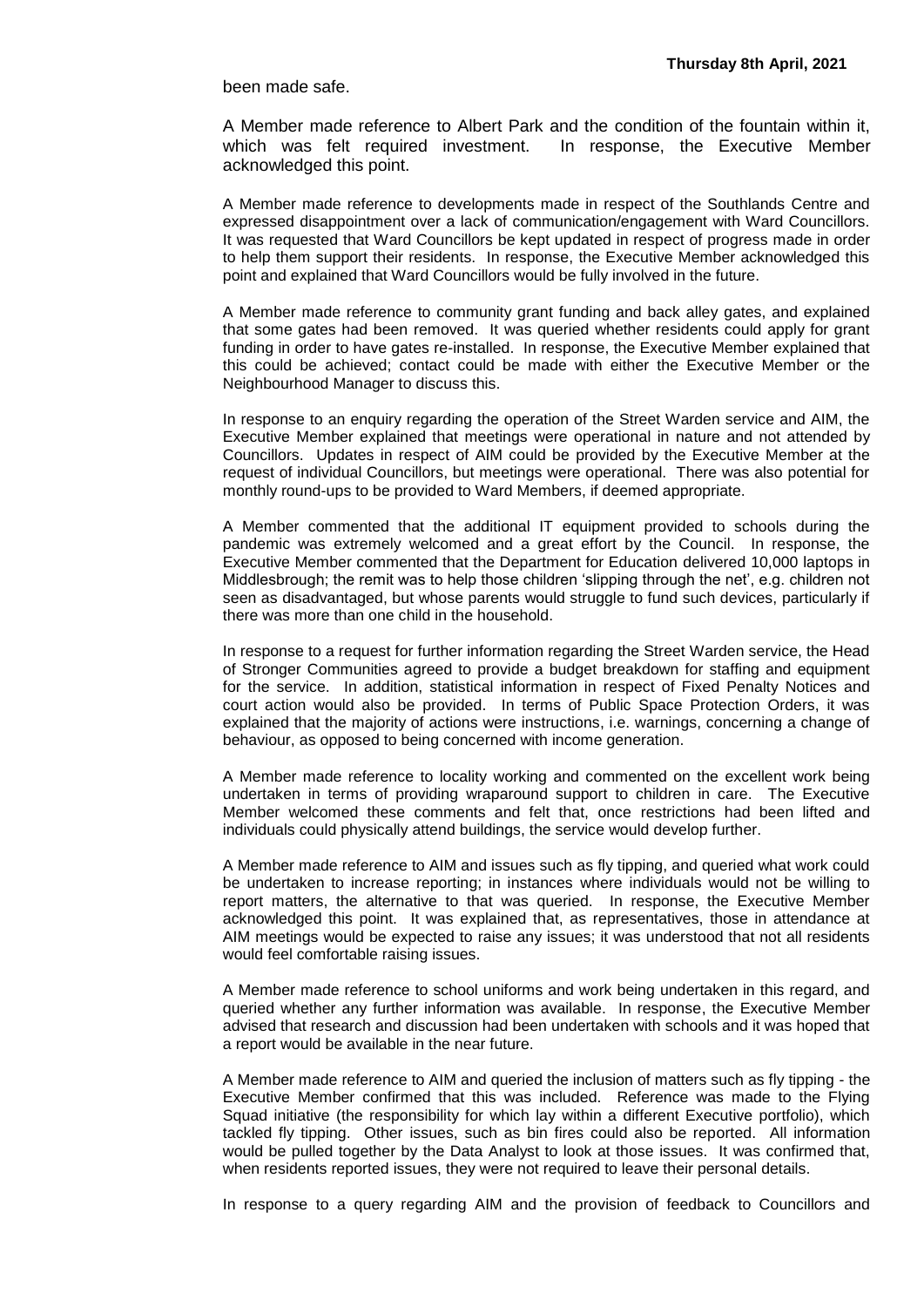residents, the Executive Member indicated that the Police did produce Ward newsletters, but felt that the potential for an AIM newsletter could be looked at.

A Member made reference to the Flying Squad team and queried how many members of staff it had, and whether Street Wardens also supported the service. In response, the Head of Stronger Communities advised that there were eight members of staff in total – four teams/vehicles with two in each. Four of the officers had previously worked in what was an Environment Services team, and four were Environmental Enforcement Wardens who had already been dealing with fly tipping enforcement.

In response to an enquiry regarding the potential timescales for permitted outdoor gatherings, Members heard that an Orange Pip event was being planned to take place in August. The Head of Culture advised that teams were cautiously looking at events, with different scenarios being worked on depending upon Government guidance being received. The Executive Member highlighted the Council's achievement in being named best digital MELA this year.

A Member made reference to fly tipping and commented that feedback was not always received in terms of reported incidents. In response, the Executive Member indicated that this issue fell under the Executive Member for Environment's portfolio, but this comment would be forwarded. Reference was made to the Flying Squad and consideration given to publicity and awareness raising around fly tipping.

A Member commented on the reopening of the Town Hall and queried the possibility of holding a relaunch event. In response, the Executive Member felt that this could be celebrated when permitted.

In response to an enquiry regarding the scope of the Executive Member's portfolio and management of the remit, the Board heard that progress and successful management had been achieved through positive working relationships with officers, and holding regular meetings.

The Chair thanked the Executive Member and officers for their attendance and contributions to the meeting.

**AGREED** that the information provided be noted, and the agreed action be undertaken.

## 20/4 **MIDDLESBROUGH COUNCIL'S RESPONSE TO COVID-19**

The Chief Executive delivered a presentation to update the Board in respect of the Council's response to COVID-19.

With regards to responses to previous OSB queries, the following information was provided:

- Following an overview of the revisions to be made to the Outbreak Control Plan in light of Lockdown exit arrangements being provided, a query around potential impact of revisions was made. In response, the Chief Executive advised that in order to provide assurance that relevant systems and processes were in place to respond to outbreaks, enduring transmission and any new variants that may emerge, the OCP was updated / revised as follows:
- 1. Care homes: enhanced support extended into care settings to include supported housing, extra care housing and children's homes and the testing regime in care homes;
- 2. Schools: enhanced support was now available to schools, including testing in schools and at home;
- 3. High risk settings and the support to reduce risk in those settings;
- 4. Updated testing section detailing all the symptomatic and asymptomatic testing available;
- 5. Local contact tracing approach added, including support to isolate and local discretionary financial support;
- 6. Surge capacity section added describing approach to surge testing for variant(s) of concern;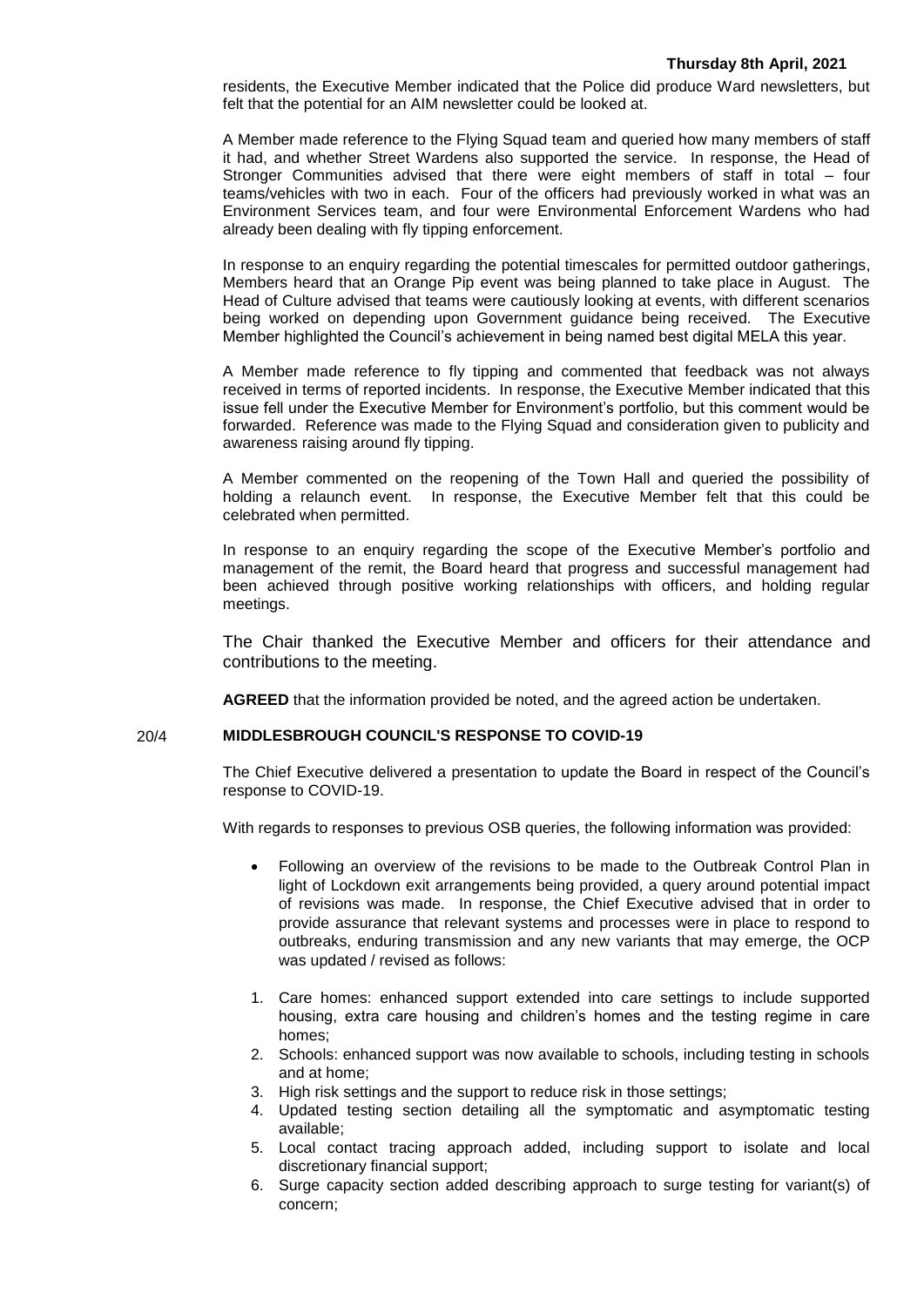- 7. Sections added on community insights, tackling enduring transmission and building COVID-safe communities;
- 8. Section added on vaccines and improving uptake in all communities to minimise health inequalities arising from differential uptake in communities; and
- 9. Section added on lessons learnt and feedback to Government.
- Following an update being provided on up-to-date vaccination numbers in Middlesbrough, confirmation of numbers had been sought as the totals of the age categories did not tally with the overall total. The Chief Executive advised that these totals, provided at the March 2021 meeting of OSB, included only specific priority groups, so excluded (for example) health and social care and care home staff, and those in priority groups five and six that had already been vaccinated.
- Community testing numbers were shared and a Member had sought confirmation of numbers tested versus numbers of positive cases confirmed across all sites as a result. The Chief Executive advised that the total number of tests was 2,883, with 26 total positives (0.90%).
- Following discussion of vaccination hesitation and a request for provision of vaccination refusal rates, by ethnicity, the Chief Executive advised that data provided by the Primary Care Network (not specifically Middlesbrough) which had a combined population of 160k (against Middlesbrough's population of 149k and therefore not directly comparable) showed emerging vaccine inequalities (as at 23/03/2021). Work was being undertaken to better understand Middlesbrough's local data, and with the Tees Valley Clinical Commissioning Group to develop a Vaccine Equity Plan, to increase uptake of the vaccines across all communities in Middlesbrough and narrow the above gaps over the coming weeks.
- Following a request for confirmation of the standard PPE provision to Care Homes, the Chief Executive advised that PPE supplies were distributed to health and social care providers (top-up emergency supplies only); education settings; homeless provision; Local Authority staff; testing sites; Domestic Violence refuges; mental health community care; personal assistants; supported living services, extra care provision, and day services. The standard list of items available were face masks (various), gloves, aprons, visors, eye protections, gowns (surgical and non-surgical) and hand sanitiser.

In terms of the latest local COVID-19 data, as at 7 April 2021 the rolling seven-day rate of cases per 100k of the Middlesbrough population was as follows:

- Four new cases had been added to the system on 7 April 2021;
- 48 new cases had been diagnosed in the last seven days;
- 34.0 rate per 100k of population (last seven days); and
- 261.70 COVID-19 deaths per 100k population.

Regarding Gold Command decisions made between 5 March 2021 and 31 March 2021, on 11 March 2021 the decision was taken for a further £1m of additional restrictions grant funding to be made available, with an expectation that any uncommitted funds (£3m for Middlesbrough) would be allocated by 31 March 2021. Single payments of £500 would be made to taxi drivers to cover costs of COVID-19 impact / licensing fees, to a total of £500,000. Once further guidance was issued, a decision would be made on additional options of spend against a remaining uncommitted £2.5m.

Following the update, Members were afforded the opportunity to ask questions.

A Member queried how GP surgeries would be encouraged to contact those older patients who did not have access to email and/or text facilities. In response the Board heard that patient lists would be obtained and direct contact made via a telephone call. It was anticipated that local contact tracing staff would assist with this.

A Member sought clarification in relation to the provision of home appointments for vaccinations for those over the age of 80. In response, it was explained that this was currently being looked into, particularly in terms of logistical planning.

A Member commended the work of the COVID-19 testing teams at Newport Community Hub,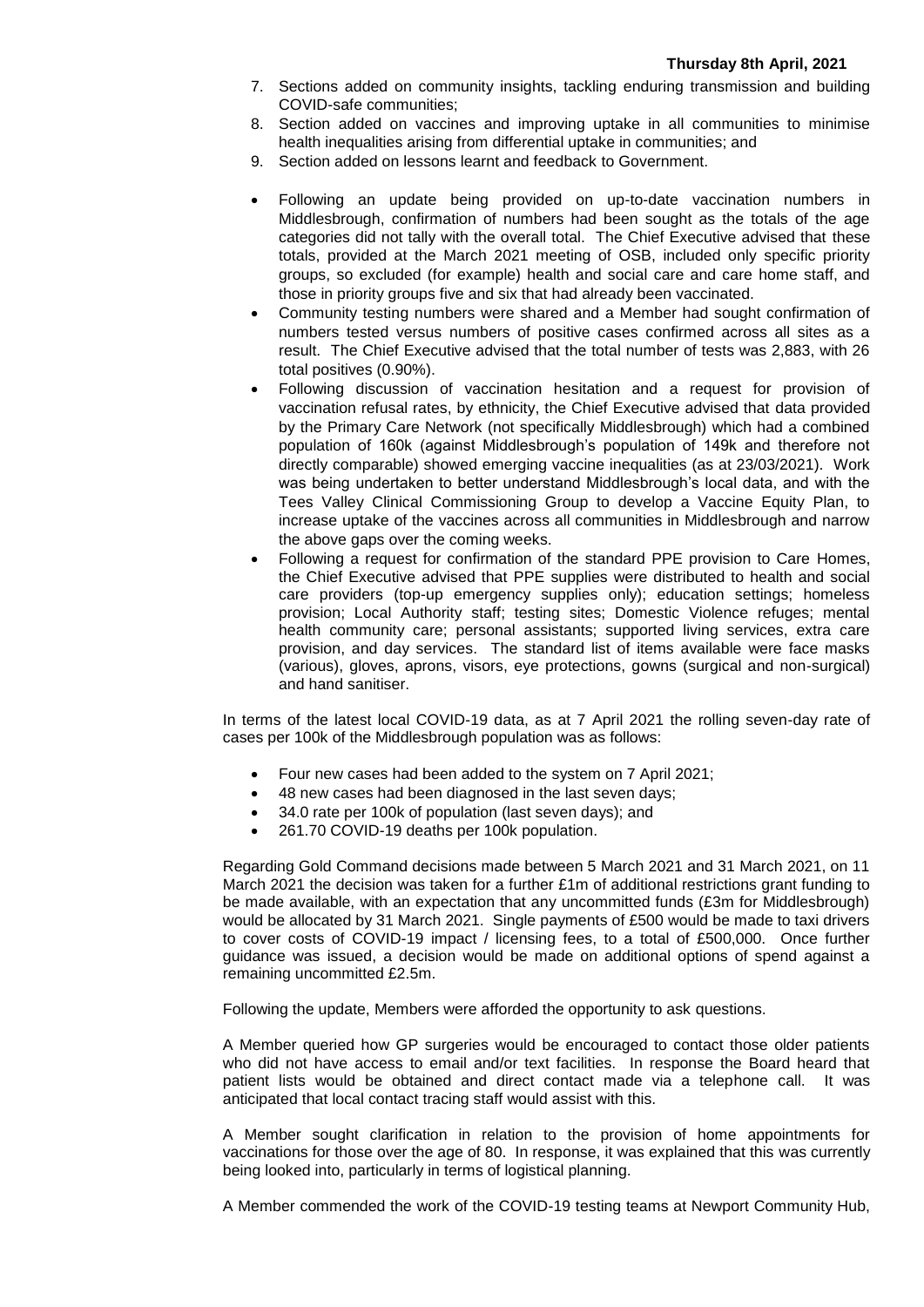#### **Thursday 8th April, 2021**

which through his own experience was felt to be very professional and well executed. The Chief Executive acknowledged this point and commended all staff working at the various testing sites for the work being carried-out. A Member echoed these comments and congratulated all involved for delivering this invaluable service.

The Chief Executive highlighted that, from 9 April 2021, anyone could test themselves at home twice per week – planning was currently taking place in respect of this. It was hoped that individuals would be able to attend any one of the four test sites to collect their first test, where they would be assisted in completing it. Subsequent tests could then be ordered and undertaken at home independently. In response to a query regarding how long this initiative would last, it was explained that this was unknown at present, however, it was anticipated to last for some time as it was a national push from Government - alongside the vaccination programme.

The Chair thanked the Chief Executive for his attendance and contribution to the meeting.

#### **NOTED**

# 20/5 **STRATEGIC PLAN 2020-23 - PROGRESS AT QUARTER THREE 2020-21**

The Head of Strategy, Information and Governance provided an update to the Board, which included the following points:

- This Q3 update was in respect of the previous Strategic Plan, which covered the period October-December 2020, and which was presented to Executive on 16 February 2021;
- A new Strategic Plan was approved by Council on 24 February 2021 the process to begin monitoring and reporting on this plan would begin in the next quarterly report;
- The delivery of the Strategic Plan, which was developed prior to the pandemic, had been impacted by COVID-19;
- In Q3, additional restrictions were seen in response to rising transmission that impacted on individual communities and economies across the country including Middlesbrough; the Executive would receive a report in respect of revised recovery arrangements in due course;
- Achievements made during Q3 were outlined, which referred to improvements in crime and ASB interventions; action to support children with remote learning; progress made in respect of Children's Services and the improvement journey; Future High Streets Fund; completion of the first phase of the town pot hole purge; and submission of new plans for the Boho X development; and
- Strategic risks reference was made to the risk faced in relation to business continuity from the UK's exit from the EU at the end of the transition period in December, which was stood down due to the approval of the trade and security agreement with the EU at the end of December 2020. Risks and longer-term impacts and opportunities, such as the free port, were outlined to the Board, which would be monitored and reported on in future reports.

Following the update, Members were afforded the opportunity to ask questions.

A Member referred to paragraph 17 and the current position in respect of the new commissioning model. In response, it was indicated that an update would be sought from the Director of Adult Social Care and Health Integration and details provided in due course.

In response to a query regarding paragraph 36 and the transformation of the town centre, it was agreed that the Director of Regeneration would be invited to the next Board meeting to brief Members. The Chief Executive indicated that there was a full list of projects that formed the basis for the Future High Streets Fund and the Towns Fund, which would be considered by the Executive in the near future.

A Member referred to paragraph 28 and the increase in the rate of children subject to CPOs. In response to a query regarding management of complex needs, particularly during lockdown, the Director of Children's Services explained that work had been undertaken in this regard; two managed teams had been introduced to the assessments service and assisting with reducing the backlog of work. A decrease had been seen in the number of children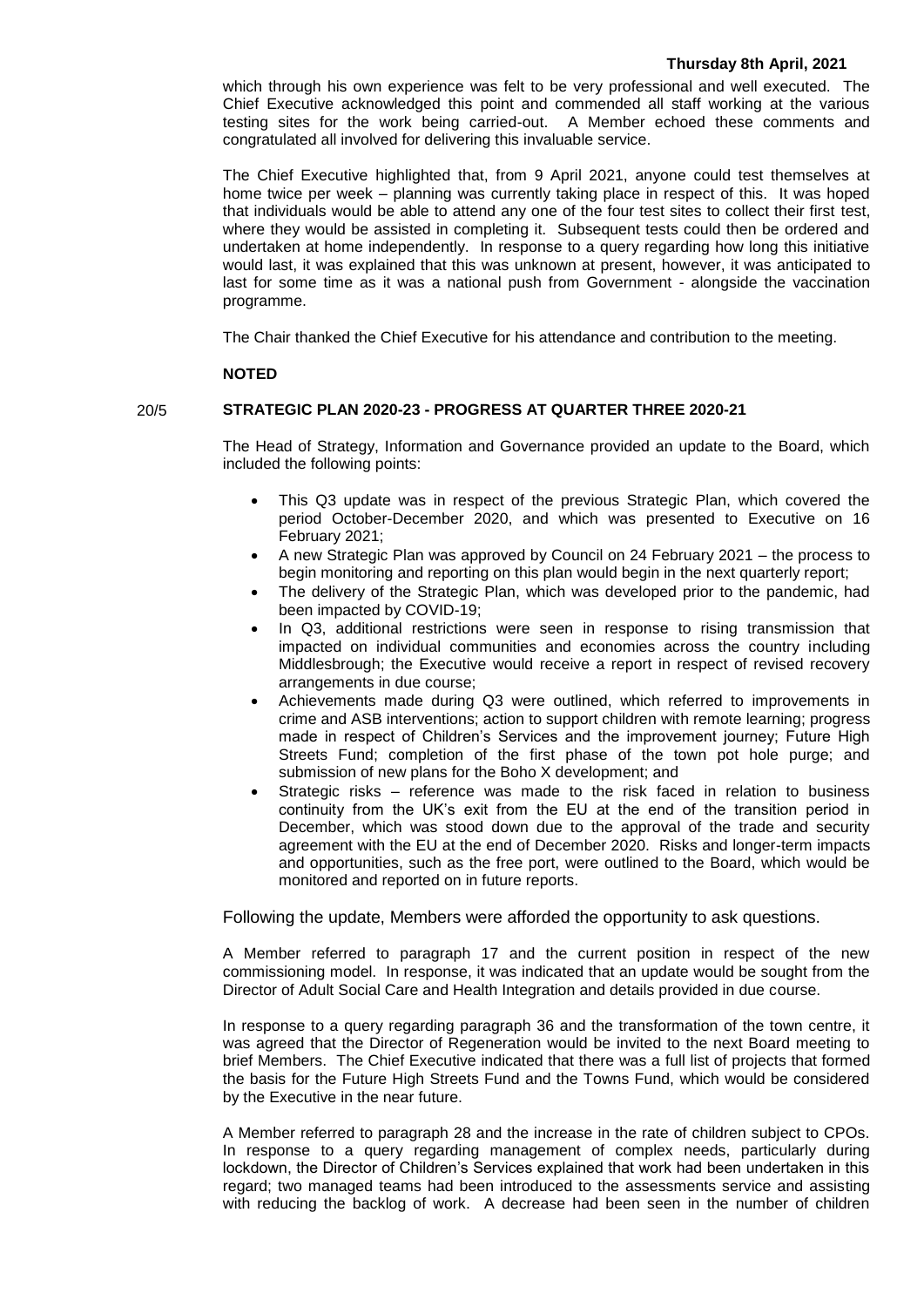#### **Thursday 8th April, 2021**

subject to child protection plans in very recent weeks; the number of children looked after had also decreased. These decreases had provided resource to help improve practice. It was acknowledged that this was a steady work in progress; the service was on a three-year improvement journey.

A Member referred to paragraph 45 and the number of new jobs attributable to the Investment Prospectus; details were sought in respect of the target figure, together with the locations and status of the jobs. In response, the Head of Strategy, Information and Governance indicated that this information would be sourced from the Investment Prospects Tracker and forwarded accordingly.

A Member made reference to paragraph 15 and queried whether the figures stated in respect of Anti-Social Behaviour represented incidents or reportings, and whether (for example) the 46% increase in Hemlington was relative to that area or Middlesbrough as an entirety. In response, the Board was advised that figures related to reported incidents and were relative to the previous quarter, but further information in terms of the absolute numbers would be obtained and circulated.

The Chair thanked the Head of Strategy, Information and Governance for his attendance and contribution to the meeting.

**AGREED** that the information provided be noted, and the agreed action be undertaken.

# 20/6 **REVENUE AND CAPITAL BUDGET - PROJECTED OUTTURN POSITION AS AT QUARTER THREE 2020/21**

The Director of Finance and the Head of Financial Planning and Support provided an update to the Board; the following points were highlighted:

- The information detailed in the report was separated into two elements: COVID-19 related and non-COVID-19 related;
- The total projected outturn at the end of the year was £2.796m, which represented an underspend of £294,000 on non-COVID elements, and a cost of almost £3.1m on COVID-19 elements;
- Paragraphs 79-91 of the report detailed expenditure against the Investment Strategy, which had a revised budget of £50.363m. The current latest estimated outturn was £45.915m; there was a £5m underspend mainly due to delays in COVID-19;
- Paragraphs 92-93 of the report indicated that borrowing had reduced by £10.3m in Q3 to £221.7m;
- Total reserves were detailed in paragraph 94, which showed approximately projected to be £28.5m, which could be used and earmarked for particular purposes;
- Appendix 1 of the report detailed virements; Appendix 2 showed the revised Investment Strategy which would be used from this point onwards; and
- The main area of financial effect was in Children's Care (just over £4m). This was an area of concern; full year effects would be seen in respect of this next year.

Following the update, Members were afforded the opportunity to ask questions.

In response to an enquiry regarding Adult Social Care and Children's Social Care and the potential impact of COVID-19 on those budgets over the coming years, it was explained that this was a concern, but there were a lot of unknowns at present. Consideration was given to increases in Adult Social Care costs and further increases in light of a greater need for home support. It was hoped that a funding review would be undertaken in the near future. It was acknowledged that this was an issue, which would be monitored closely.

A Member made reference to paragraphs 59-63 in respect of income reduction and queried how much of a risk this was going forward. In addition, a reduction to mileage for staff had been noted – it was queried whether this would be pursued at the current time and/or whether this would be revisited. In response, it was explained that the reduction in the mileage rate would be revisited in September by the Executive. This matter had been postponed due to the pandemic, during which time a reduction in mileage had been seen. There was a need to monitor the income longer-term, which was ultimately why as many reserves as possible needed to be built-up. The authority was not necessarily going to receive all of the income that had been received pre-COVID-19, which provided reasoning as to why some COVID-19